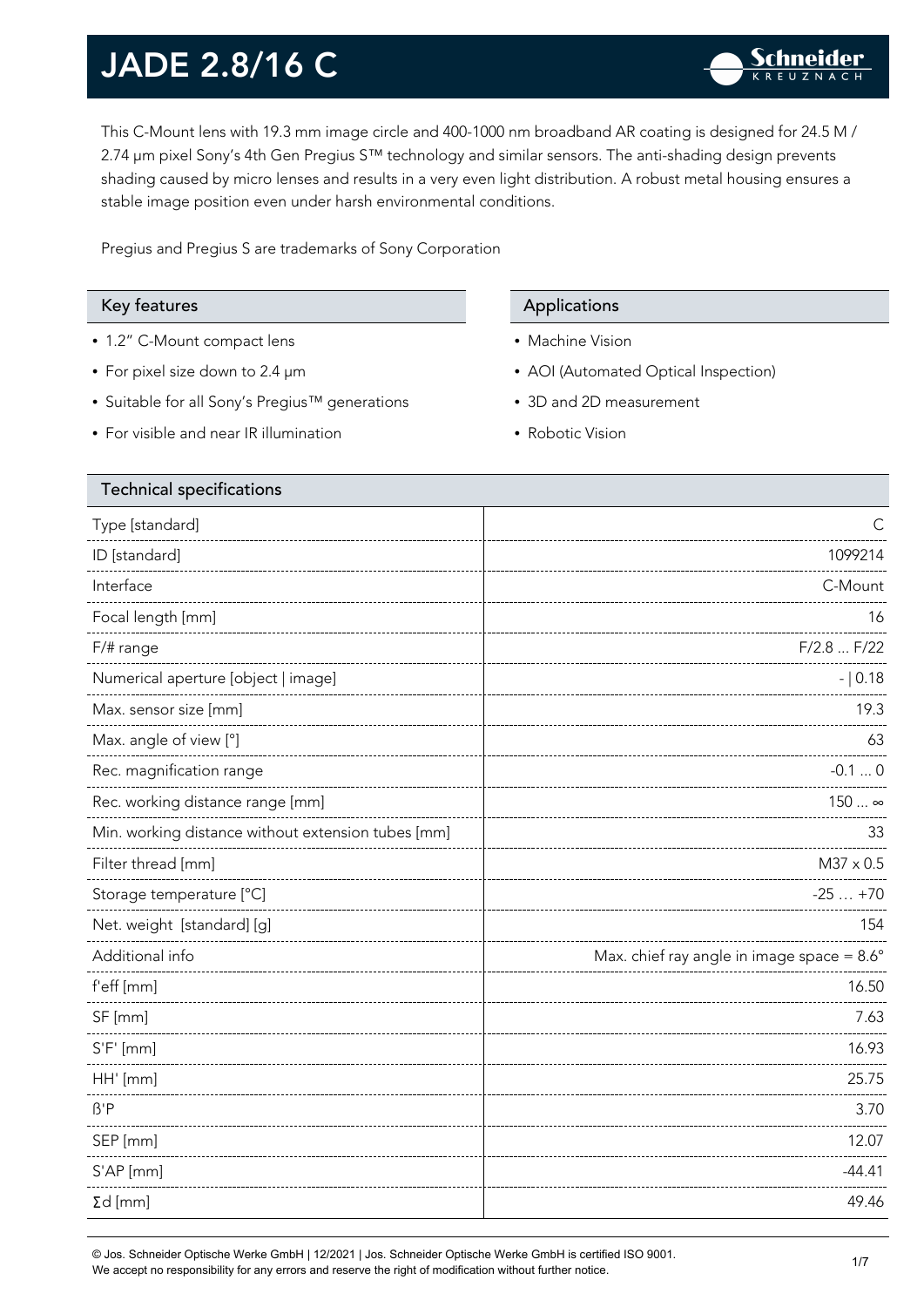

### MTF charts

| Spectrum name    | VIS |     |     |     |     |     |
|------------------|-----|-----|-----|-----|-----|-----|
| Wavelengths [nm] | 425 | 475 | 525 | 575 | 625 | 675 |
| Rel. weights [%] |     | ĥ   |     |     | 1 C |     |



© Jos. Schneider Optische Werke GmbH | 12/2021 | Jos. Schneider Optische Werke GmbH is certified ISO 9001. We accept no responsibility for any errors and reserve the right of modification without further notice.<br>We accept no responsibility for any errors and reserve the right of modification without further notice.

9.65

 $7.7$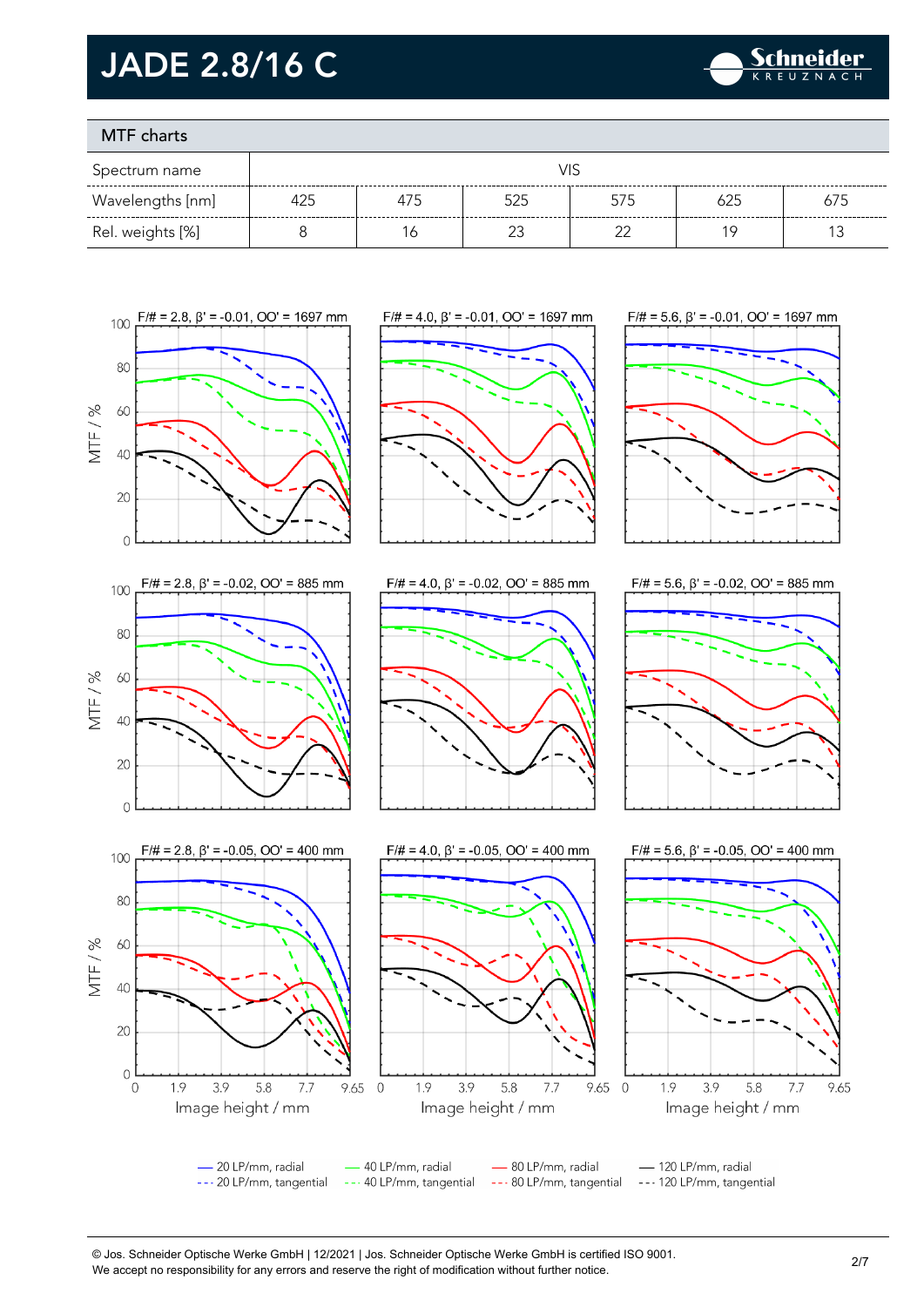

Rel. illumination vs. image height



### Distortion vs. image height



#### Transmittance vs. wavelength



© Jos. Schneider Optische Werke GmbH | 12/2021 | Jos. Schneider Optische Werke GmbH is certified ISO 9001. We accept no responsibility for any errors and reserve the right of modification without further notice.<br>We accept no responsibility for any errors and reserve the right of modification without further notice.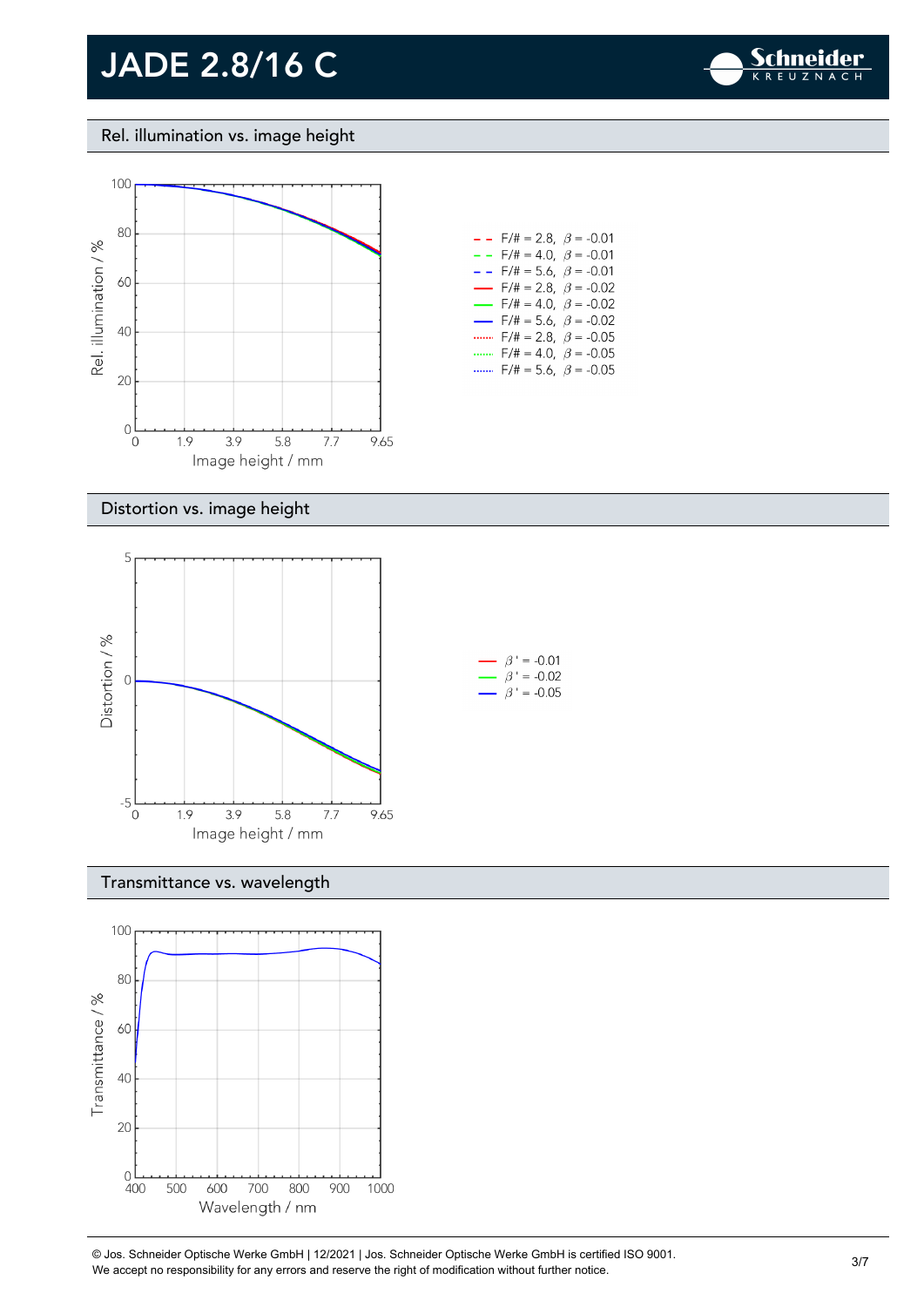

#### Technical drawings

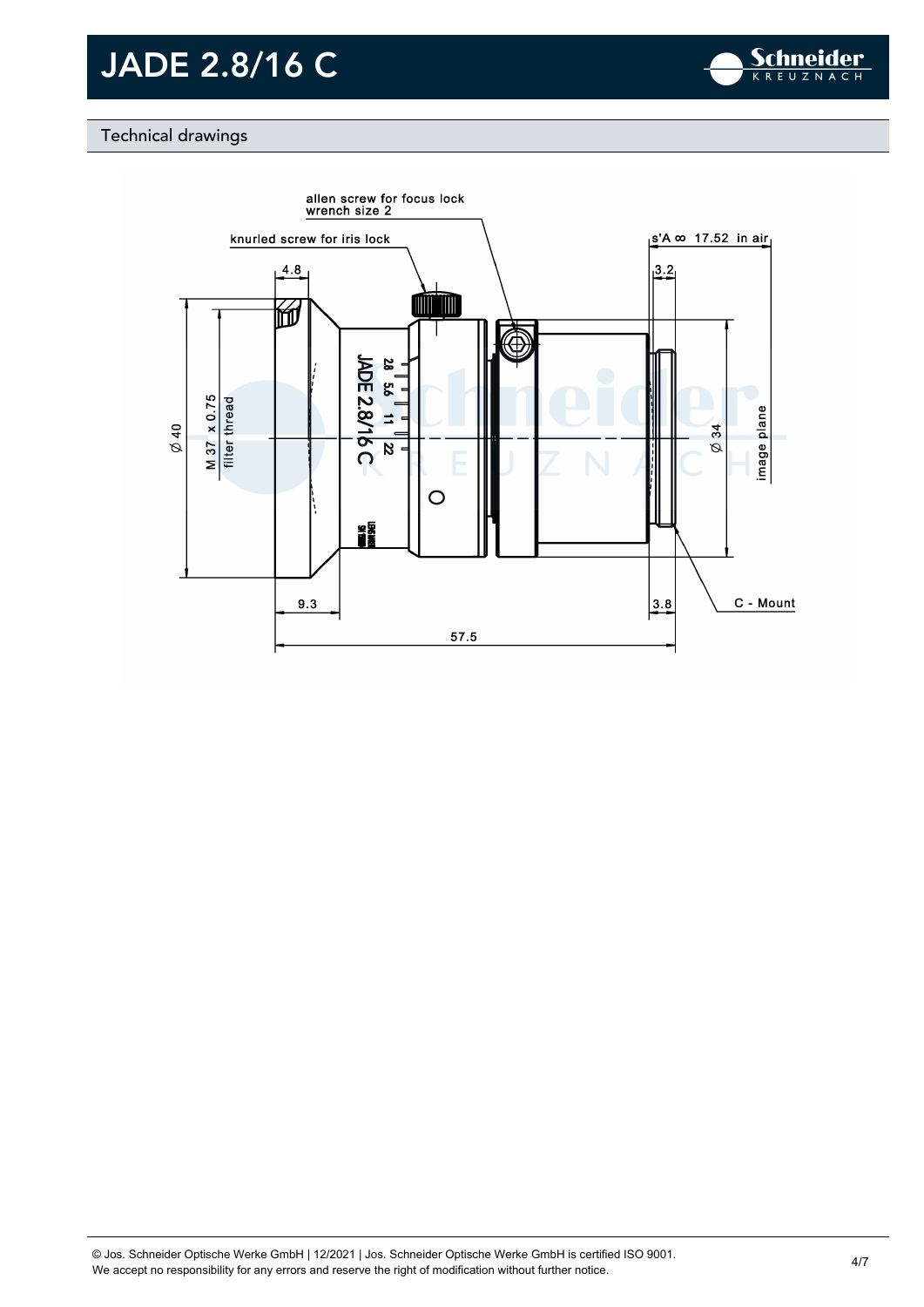

| Accessories    | Mount                       | Eff. length        |         |
|----------------|-----------------------------|--------------------|---------|
| Adapter        | CS-Mount                    | $5 \text{ mm}$     | 25081   |
|                | $C$ -Mount / M42 $\times$ 1 | $5.5 \text{ mm}$   | 1075817 |
| Extension tube | C-Mount / C-Mount           | $5 \, \mathrm{mm}$ | 39316   |
|                | C-Mount / C-Mount           | $8 \text{ mm}$     | 39315   |
|                | C-Mount / C-Mount           | $10 \text{ mm}$    | 39312   |